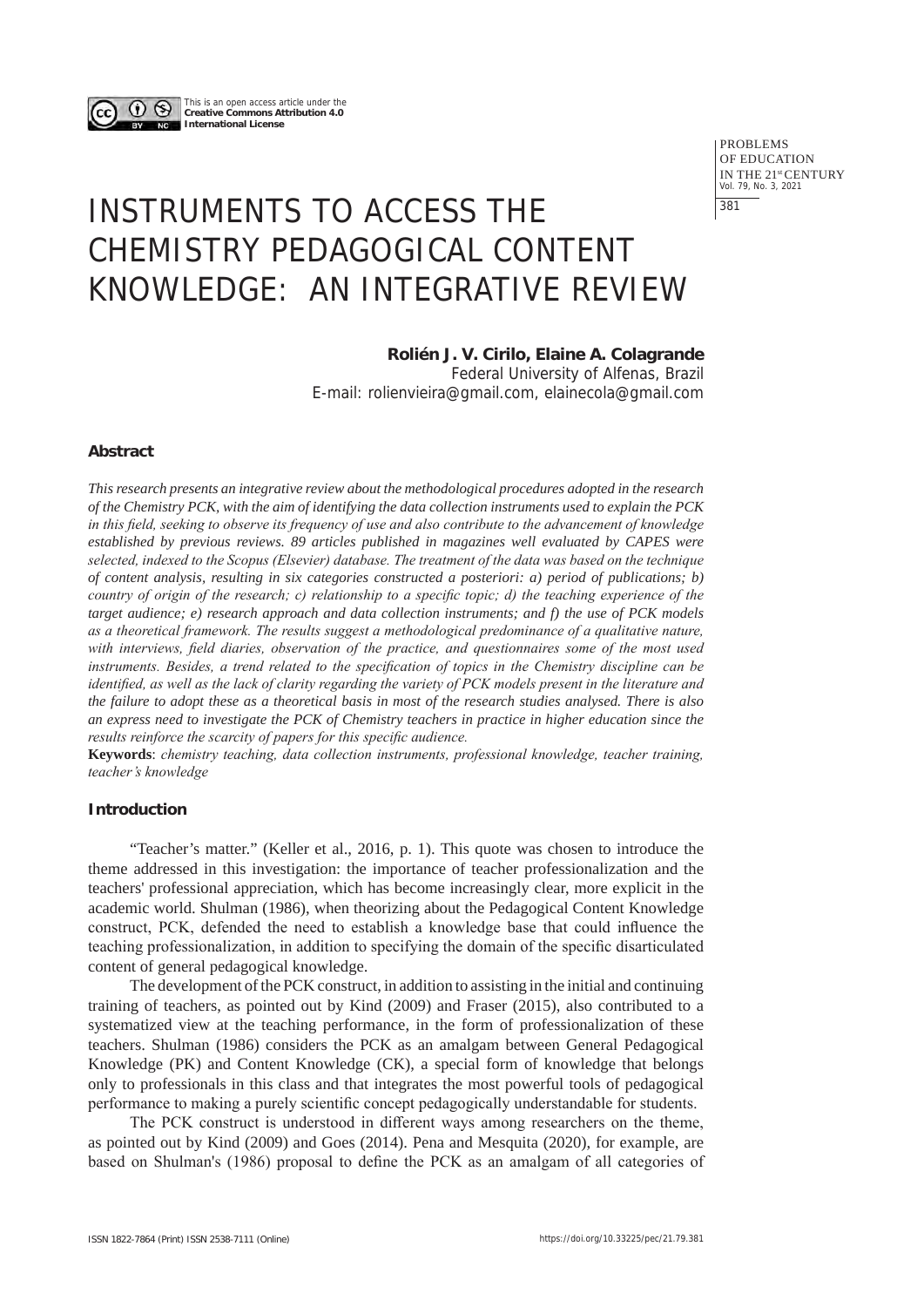PROBLEMS OF EDUCATION IN THE 21st CENTURY Vol. 79, No. 3, 2021 382

the professional knowledge base, in their Pedagogy Content Knowledge Chemistry (PCKC) model. This definition differs from the initial ideas of Shulman (1986), because, according to these authors, Shulman's PCK involves a special form of the teacher's professional knowledge between two knowledge bases (General Pedagogical Knowledge and Content Knowledge) for a certain audience of students, but not to all types of students. This makes them conclude the need to include all knowledge bases to define the PCKC.

PCK models, with different categories of knowledge bases, have been the subject of discussions in the scientific literature (Fernandez, 2015a; Kind, 2009). Shulman (1987) proposed a basis for this knowledge, which includes: content knowledge; general pedagogical knowledge; curriculum knowledge; pedagogical content knowledge; knowledge of the learners and their characteristics; knowledge of the educational contexts; and knowledge of educational ends, purposes and values, and their philosophical and historical grounds. Grossman (1990), Shulman's adviser, proposed a professional knowledge base different from that initially proposed by Shulman. Magnunsson et al. (1999) proposed another basis for the Science Teachers' PCK and, likewise, many other models and knowledge bases have been built over the years. There was a meeting, held in 2012, by about 30 different research groups of PCK in Sciences, in an attempt to define a concept and a consensual model of the PCK, known as the Summit Model. Even so, other models continue to emerge in the scientific literature, such as that of Azam (2019) and that of Pena and Mesquita (2020), for example.

Shulman (2007), in response to a criticism by Evans (2007) regarding the "existing practice" as a way of molding education professionals, explained the importance of investigating teaching practice and investing in teacher training through the "wisdom of practice" as a way to improve professionalization, investigating and systematizing the variance of these practices through PCK research. However, there is still much to clarify about the PCK's explicit processes, which, according to Baxter and Lederman (1999), Kagan (1990), and Kind (2009), appear as something latent, implicit. Loughran et al. (2004) report the difficulty of explaining the teachers' PCK, as well as Fernandez (2015a). Loughran et al. (2004) propose instruments (the CoRe; Content Representation, and the PaP-eRs, Pedagogical and Professional experience Repertoires), to explain the teachers' PCK. These are not the only data collection instruments that have been validated in the literature. Baxter and Lederman (1999) and, later, Kind (2009) revised to compile the most used instruments, as well as to classify them - in the case of Kind in specific research categories. From this scenario, the interest arose in identifying the frequency with which the instruments of data collection and explanation of the PCK are used, the variety, and also updating on the instruments developed in the years after the mentioned revisions.

#### *Research Problem*

Given the context presented by Loughran et al. (2004), Fernandez and Goes (2014), and Fernandez (2015a), it is possible to understand that the PCK, although widespread in research worldwide, proves to be quite complex to investigate and make explicit in teaching practice. As a result, there is still a lack of clarity about the diversity of instruments used to access and document the PCK of teachers from different areas of knowledge, including Chemistry.

## *Research Focus*

This study has a specific focus on the methodological part of the selected publications, to synthesize the variety of data collection instruments used to access the Chemistry teachers' PCK.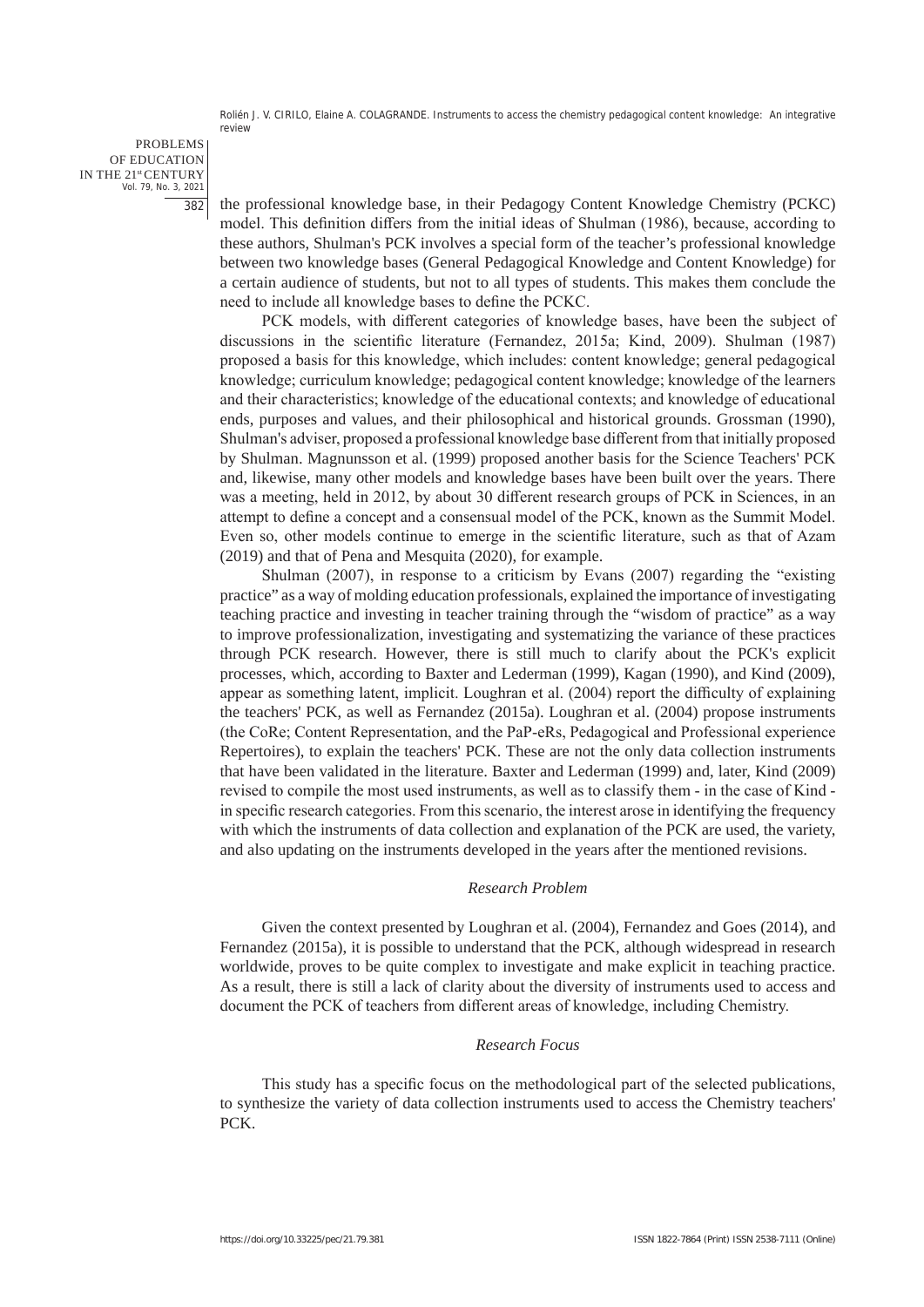PROBLEMS OF EDUCATION IN THE 21st CENTURY Vol. 79, No. 3, 2021 383

#### *Research Aim and Research Questions*

The aim of this study was to systematize publications involving the Chemistry PCK, from 2001 to 2020, specifying the data collection instruments used to explain the PCK, seeking to identify the frequency of use of these instruments, and seeking to establish a panorama contextualization of these research studies, to expand the results obtained in previous reviews, in addition to enabling a methodological update for the academic community.

Thus, the research questions that guided the realization of this work were:

- 1. Which nationalities are involved in Chemistry PCK research?
- 2. Which specific Chemistry topics have been investigated the most in these publications?
- 3. What is the target audience investigated in these surveys?
- 4. What are the instruments and how often have they been used to explain the Chemistry teachers' PCK in the selected articles?
- 5. Which PCK models have been used the most in the selected articles?

## **Research Methodology**

## *General Background*

This research adopts a qualitative methodological approach, in the perspective presented by Creswell (2009), in which the questions and procedures emerging from the investigative process are used. From a qualitative perspective, this study can be classified as an integrative review, as Cooper (1982) pointed out:

The goal of an integrative review is to summarize the accumulated state of knowledge concerning the relation(s) of interest and to highlight important issues that research has left unresolved (Taveggia, 1974). From the reader's viewpoint, an integrative research review is intended to (a) replace papers that have fallen behind the research front (Price, 1965) and (b) direct future research so that it yields a maximum amount of new information. (p. 292)

According to Cooper (1982) and Russel (2005), the integrative review research can be consolidated based on results or procedures adopted in several empirical types of research developed in the literature. As an example, it can be mentioned the variety of data collection instruments used in research on the topic of Pedagogical Knowledge of Content in the disciplinary field of Chemistry, a perspective of great interest in this investigation. The context of this research, therefore, involves the theme of the Chemistry PCK so that the methodological procedures used in the analysed articles can be synthesized.

As previously exposed, research on the PCK uses several data collection instruments and there is an enormous difficulty in explaining the PCK of a given subject, as it is something underlying, latent, or implicit for education professionals. It is necessary to clarify some ideas in this field, addressing what they are and how often these instruments are used.

Not only the research instruments but also, as pointed out by Abell (2008), there are discrepancies concerning the PCK concept itself, in which, in this case, the author suggests that the construct is related to a specific topic, as well as the diversification of the PCK models and professional knowledge bases proposed in the literature, which according to Goes (2014), broaden the debates about the very professional teaching of Chemistry teachers. An integrative review survey, therefore, can provide an overview in terms of the methodological variety that has been applied to research on the topic in the selected period.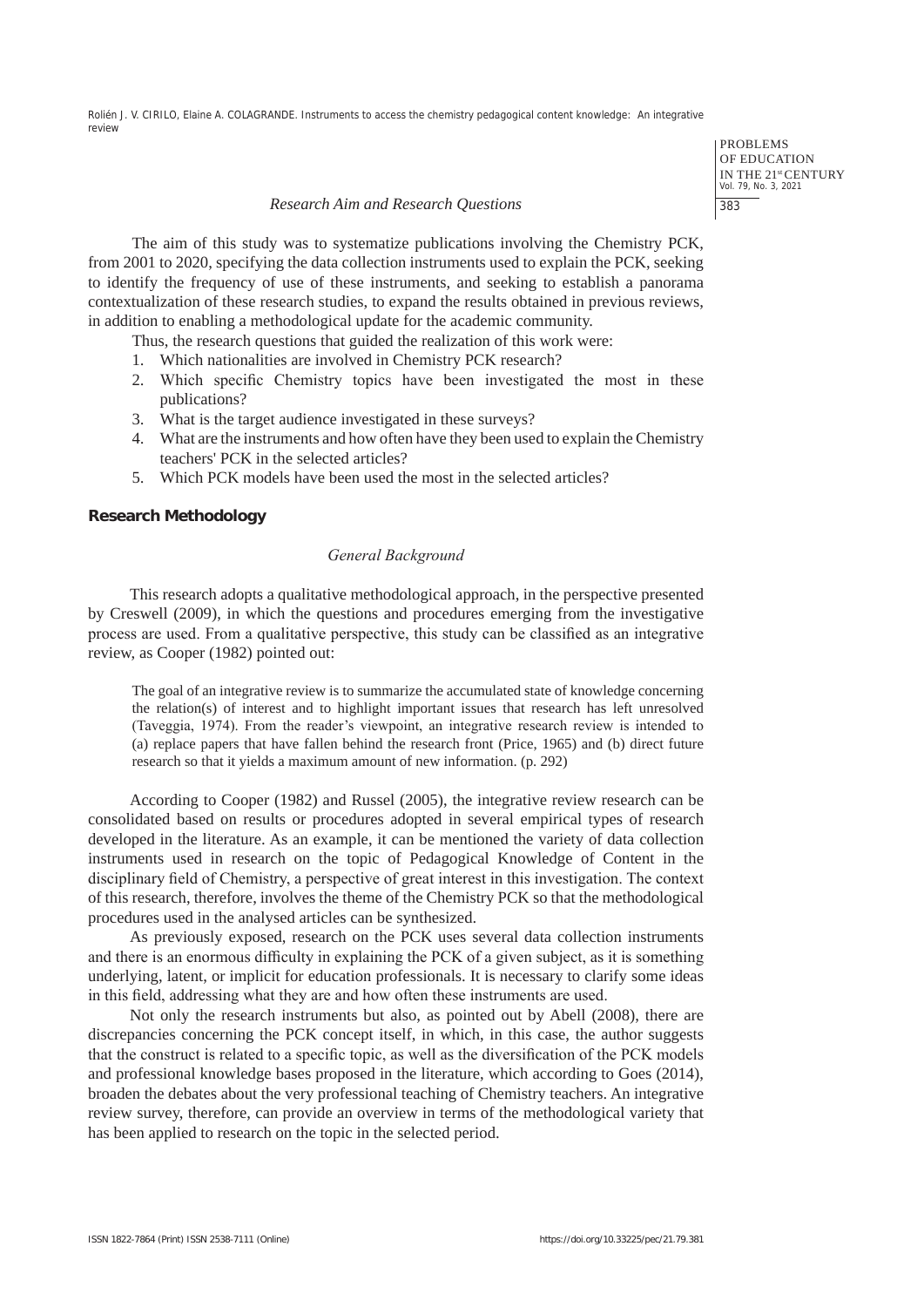PROBLEMS OF EDUCATION IN THE 21st CENTURY Vol. 79, No. 3, 2021 384

#### *Sample*

For the composition of the *corpus* of this research, 130 articles were selected in journals relevant to the area of Education and Teaching. The search took place in the Scopus (Elsevier) database using the terms "PCK" and "Chemical or Chemistry" that could be contained in the title, abstract, or keywords of the articles, in the period from 2001 to 2020. It was chosen for analysing only the articles published by journals with qualifications A1 or A2 in Education or Teaching, according to the classification carried out by the Brazilian government agency CAPES – Coordenação de Aperfeiçoamento de Pessoal de Nível Superior (Coordination for the Improvement of Higher Education Personnel), which resulted in 89 articles selected for analysis.

#### *Instrument and Procedures*

The bibliographic survey was carried out between the months of August and October 2020. Based on a careful reading of the title, summary, keywords, and, when necessary, the full text of the article, a set of information was elaborated, summarized in Table 1.

#### **Table 1**

Description of the Collected Data of the Papers Analysed

| Collected data                    | Objective                                                                                                                                                                                                  |
|-----------------------------------|------------------------------------------------------------------------------------------------------------------------------------------------------------------------------------------------------------|
| Year of publication               | Establish a temporal overview of the selected articles.                                                                                                                                                    |
| Country of origin of the articles | To verify which countries have contributed to the research in PCK of<br>Chemistry, as well as the international partnerships established between the<br>researchers who sign as authors of these articles. |
| Methodological Approach           | Identify the methodological approach of each article in qualitative,<br>quantitative, and mixed approaches.                                                                                                |
| Data collection instruments       | Check the variety of instruments used in the articles, as well as their<br>frequency of use.                                                                                                               |
| Investigated target audience      | Check which audiences have been investigated in the selected period.                                                                                                                                       |
| Topic specifications              | Identify, in each publication, the use of one or more specific topics and, also,<br>which specific topics are most investigated in this corpus.                                                            |
| PCK model adopted                 | Identify whether a PCK model was adopted as a theoretical framework in the<br>research analysed.                                                                                                           |

After data collection, the analysis was carried out, as described below.

## *Data Analysis*

The data were processed using the Content Analysis technique, which, according to Bardin (2011), consists of a technique for analysing the content manifested in the messages, aiming at their objective, qualitative and quantitative description systematically, to later proceed to the interpretation of these communications. Such a means of analysis, in the perspective presented by Bardin, may allow a conception of the manifest content in an exploratory perspective as well as to serve as proof, in a determined investigation, in addition to a merely superficial and emptied understanding. It is at this point - the moment in which it is understood about the manifest content after the analytical treatment - that the author considers the importance of the inferences, made possible by the use of the technique.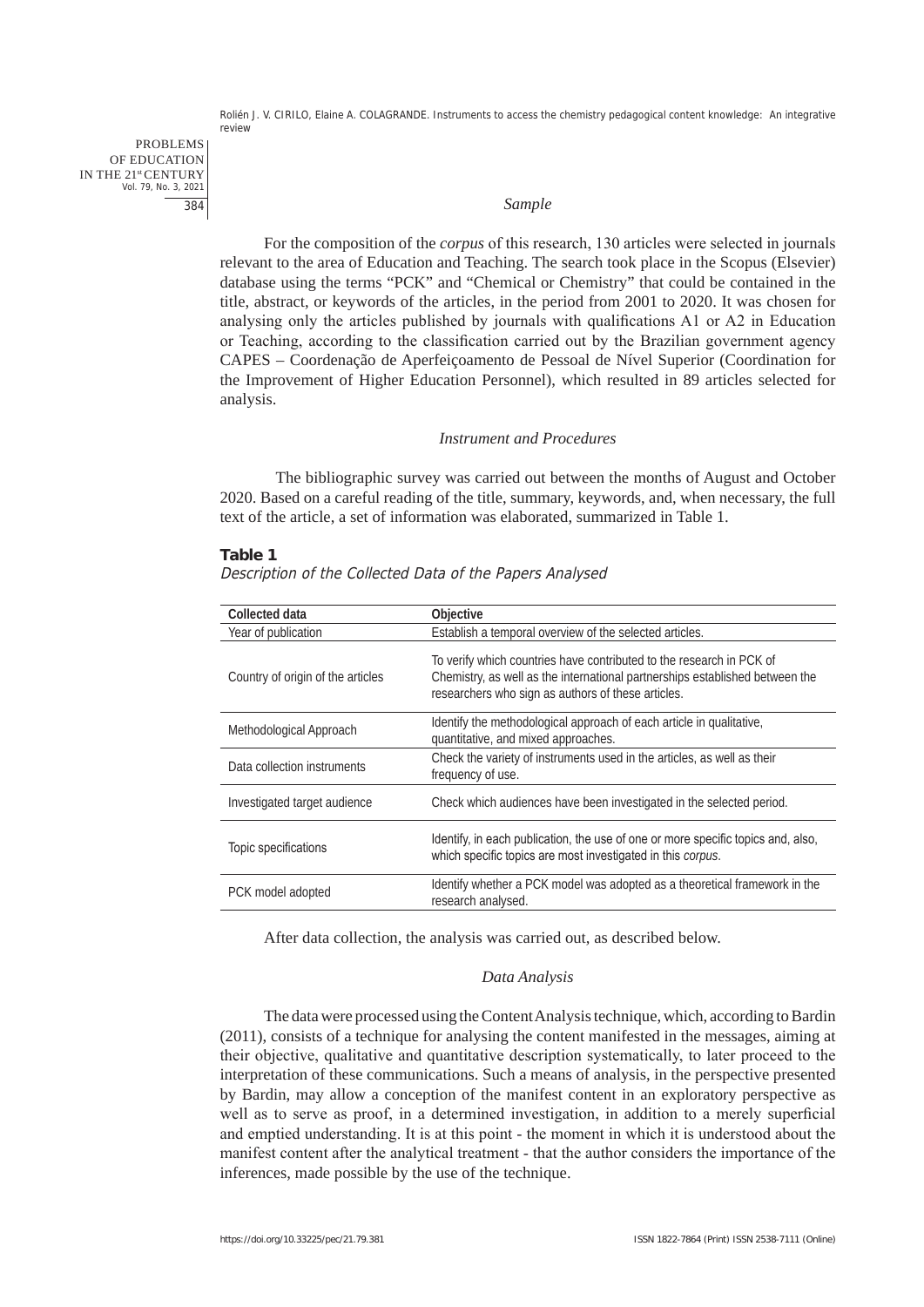> PROBLEMS OF EDUCATION IN THE 21st CENTURY Vol. 79, No. 3, 2021 385

The manifest content of the *corpus* was analysed from registration units, which are fragments of the text that have been coded. It is understood as a unit of understanding for the units of record, the units of context, which enabled the categorization process.

It is also understood that the categories constructed a posteriori are made up of groupings, by differentiation, of the registration units. And, given the categorization process, the explanation and discussion of the results obtained enabled a more critical, systematic, and in-depth look at the productions that involve the theme of Pedagogical Knowledge of the Chemistry Disciplinary Content, mainly, for the variety and frequency of use of the data collection instruments contained in the *corpus*.

## **Research Results**

The analysis of the data started with the fragmentation of the *corpus* to constitute registration units and, in the case of the present investigation, it can be mentioned, for example, the year of publications as registration units in the "Period of publications" category; the methodological approach and data collection instruments as recording units of the category "Methodological approach and data collection instruments"; and the PCK models, which were adopted or not in the investigations, as registration units of the category "The use of PCK models as a theoretical reference".

This analysis brought out the following categories: a) period of publications; b) country of origin of the research; c) the relationship with a specific topic; d) the teaching experience of the target audience; e) research and data collection approach; and f) the use of PCK models as a theoretical framework.

## *a) Period of publications*

The distribution of the articles selected by the year of publication is shown in Figure 1. It is possible to notice the absence of publications in the first two years of this time frame, as well as in the years 2006 and 2007. Also noteworthy is the expressive increase in publications in the decade 2011 -2020, this number  $(n = 69)$  being more than triple the first decade of this cut (*n =* 20), the period 2001-2010.

## **Figure 1**

The Number of Papers per Year

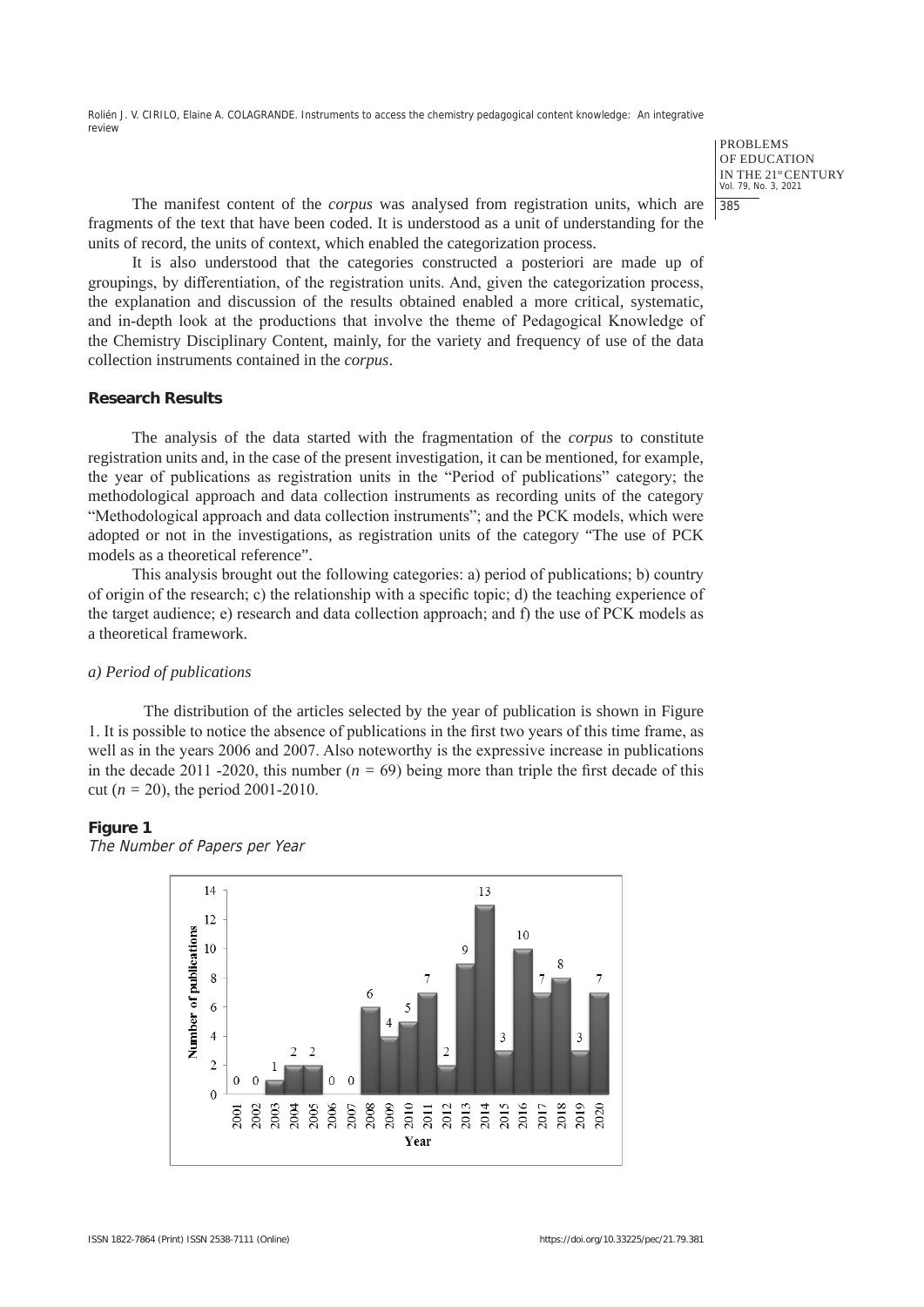PROBLEMS OF EDUCATION IN THE 21st CENTURY Vol. 79, No. 3, 2021 386

*b) Country of origin of the research*

In this category, the origin of the publications was extracted from the *corpus.* With that, it was necessary to define two criteria in the categorization: the studies produced by authors from a single country and the consolidated international partnerships between the authors of the same article, which can be seen in Figure 2; and the frequency of contributions from each country, as well as the partnerships established at the international level, shown in Table 2.

## **Figure 2**

International Partnership and Individual Country Contributions



## **Table 2**

The Number of Papers by Country

| Country                   | $\boldsymbol{N}$ | $\%$ |
|---------------------------|------------------|------|
| International Partnership | 18               | 20.2 |
| <b>USA</b>                | 10               | 11.2 |
| Turkey                    | $\boldsymbol{9}$ | 10.1 |
| South Africa              | $\overline{7}$   | 7.9  |
| Brazil                    | 7                | 7.9  |
| Germany                   | 5                | 5.6  |
| Finland                   | 4                | 4.5  |
| Israel                    | $\overline{4}$   | 4.5  |
| Netherlands               | 3                | 3.4  |
| Sweden                    | $\sqrt{3}$       | 3.4  |
| Taiwan                    | $\overline{2}$   | 2.2  |
| Australia                 | $\overline{2}$   | 2.2  |
| China                     | $\overline{2}$   | 2.2  |
| Others                    | 13               | 14.6 |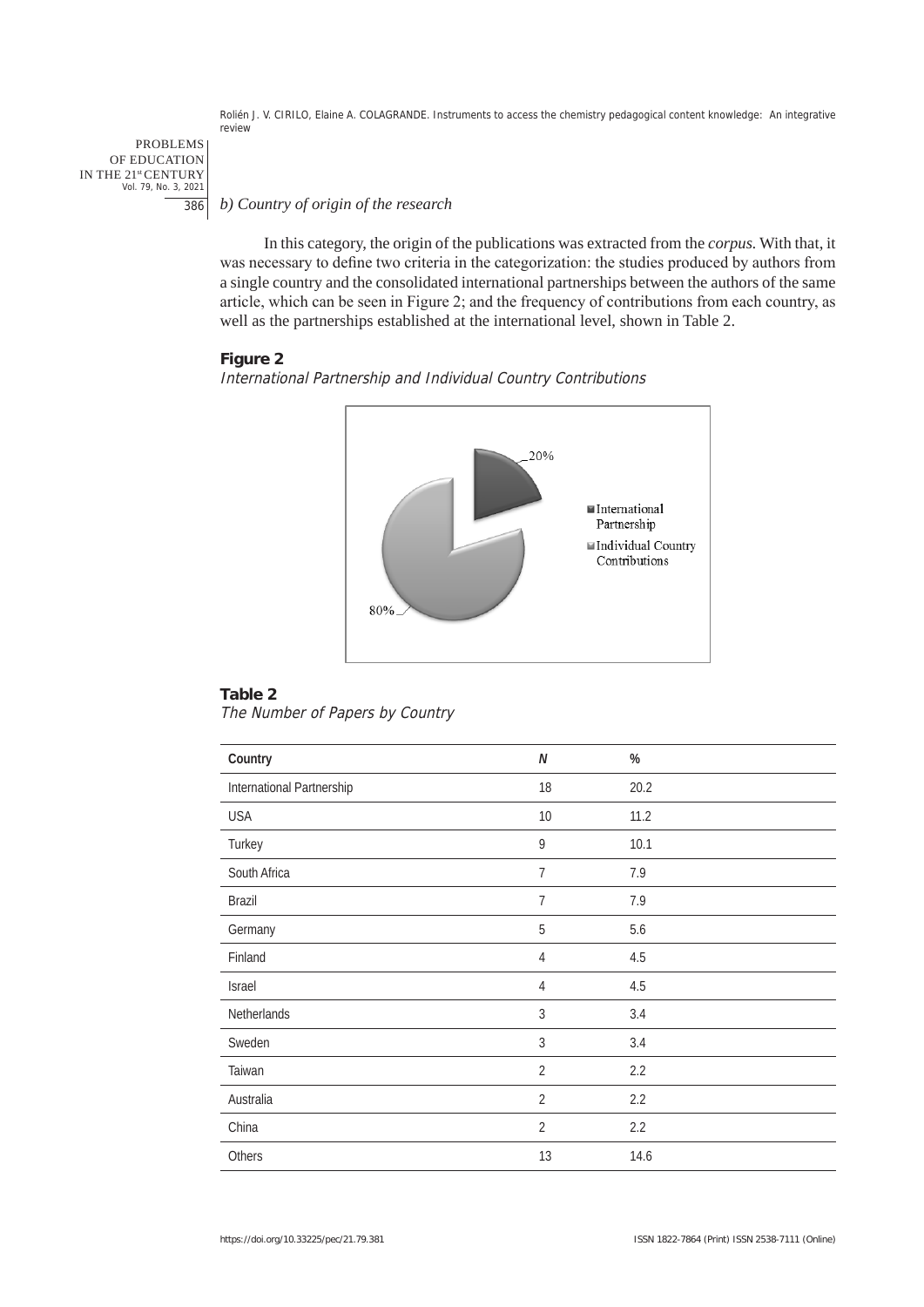> PROBLEMS OF EDUCATION IN THE 21st CENTURY Vol. 79, No. 3, 2021 387

The subcategory "Others", shown in Table 2, included thirteen countries (Ireland, Spain, Argentina, Colombia, Mexico, United Kingdom, Thailand, Slovakia, Switzerland, Canada, Slovenia, Indonesia, and Portugal) that contributed individually with 1 paper each. It is also important to note that Croatia and New Zealand participate in the established international partnerships and, in the selected *corpus*, no individual contribution from these countries to the research in PCK in Chemistry was identified.

It is noted, from these results, that the category with the highest frequency corresponds to the publications developed through international partnerships between researchers of different nationalities  $(n = 18)$  that make up Table 2. It is also possible to note the significant contribution by part of the USA  $(n = 10)$ , whose construct of the PCK has its origin, and, finally, the worldwide dissemination of these research studies, which has 25 different countries in this *corpus*.

## *c) Relation to a specific topic*

The systematization of the PCK of specific topics can approximate Shulman's initial view, in which he considers that the PCK is the pedagogical knowledge referring to specific content. Through the analysis, it was possible to systematize the results obtained from the *corpus* into two criteria, which can be seen in Figure 3, so that 65% of the publications (*n* = 58) are related to a specific topic, from which the following topics emerge: chemistry organic; chemical bonds; models, modelling and chemical language; nature of science; chemical balance; nature of the matter; and electrochemistry as the most recurrent among studies.

#### **Figure 3**





Other topics, less recurring, were also found, such as biochemistry, amount of matter and stoichiometry, chemical reactions, mixtures, solutions and solubility, acids and bases, green chemistry and environmental chemistry, gases, analytical techniques, the periodic table, space, chemistry quantum, nuclear reactions, chemical kinetics, and speed of sound. There are 35% of the papers in this *corpus*  $(n = 31)$  that do not refer to any specific Chemistry topic, addressing broader aspects such as epistemological beliefs, technological knowledge, and the identity of Chemistry teachers, for example.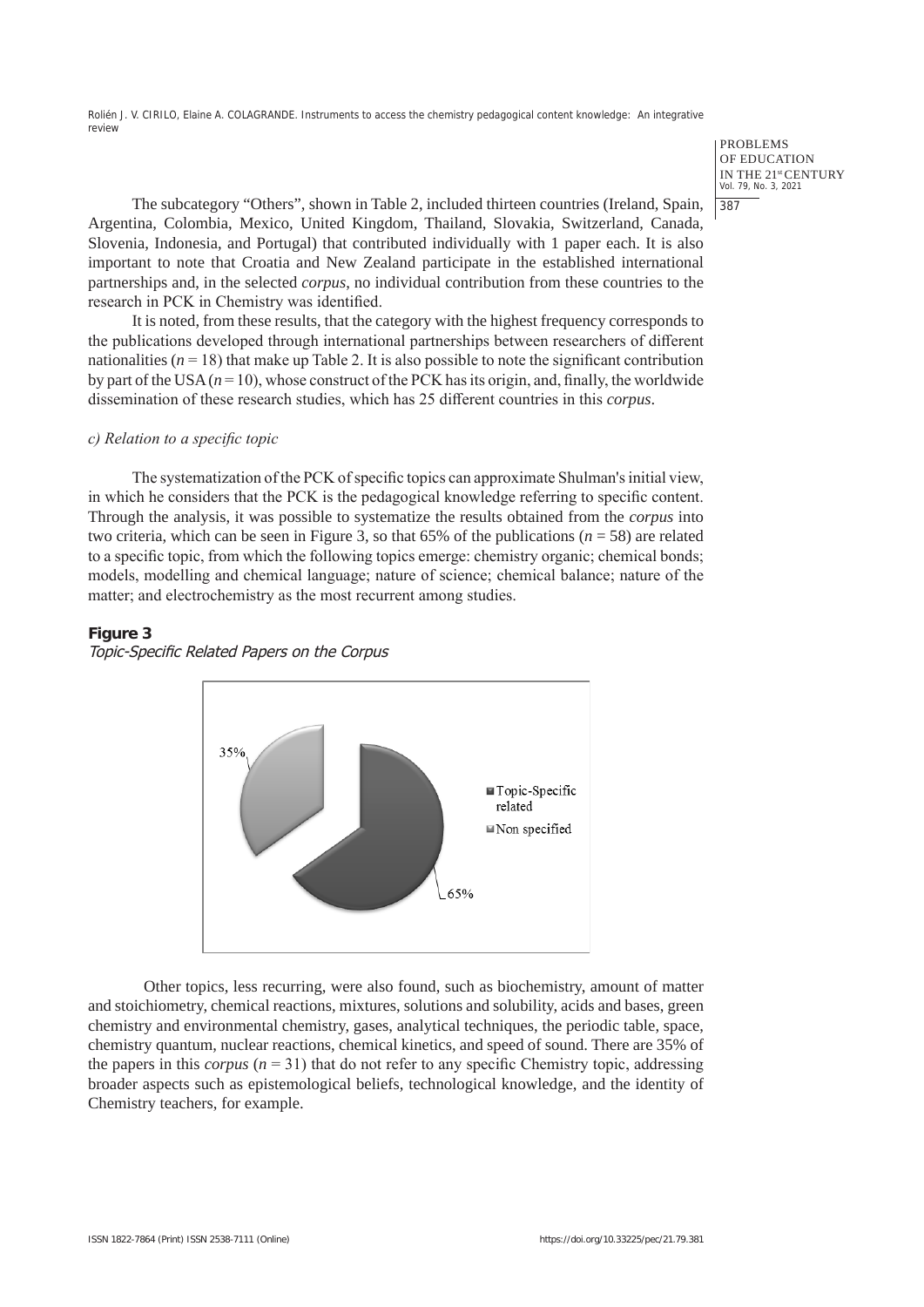PROBLEMS OF EDUCATION IN THE 21st CENTURY Vol. 79, No. 3, 2021 388

#### *d) The teaching experience of the target audience*

To evaluate how systematization and documentation of Pedagogical Knowledge of the Content of Chemistry teachers occurs, this category was elaborated, having four defined criteria: teachers in training; teachers working in basic education; in-service teachers in higher education; and mixed audience (of teachers in training and/or in exercise), as shown in Table 3. It is possible to verify that the highest frequency of publications involves teachers in exercise in basic education ( $n = 38$ ), followed by the public in training ( $n = 32$ ) and, finally, the teachers working in higher education  $(n = 9)$ . There are also few publications aimed at studies of a mixed target audience  $(n = 7)$ .

It should also be noted that, based on the *corpus*, it was not possible to identify the target audience of 3 published articles, one of which was a review article.

| <b>Subjects</b>                |                                             | N              |    |
|--------------------------------|---------------------------------------------|----------------|----|
| High school teachers           | <b>Beginners</b>                            | 3              | 38 |
|                                | Experienced                                 | 35             |    |
| Pre-service teachers           |                                             | 32             |    |
| College professors             | <b>Beginners</b>                            |                | Q  |
|                                | Experienced                                 | 8              |    |
| Mixed subjects                 | High school teachers and college professors | っ              |    |
|                                | Pre-service and high school teachers        | $\mathfrak{D}$ |    |
|                                | Pre-service and college professors          | 3              |    |
| Not mentioned / Not identified |                                             | 3              |    |
|                                |                                             |                |    |

## **Table 3**

Teaching Experience

#### *e) Research approach and data collection instruments*

The research approach was extracted from the *corpus*, obtaining the classifications in qualitative research, quantitative research, and mixed research, as shown in Figure 4. There was also an analysis related to the most used data collection instruments in all publications, as well as the most recurrent instruments in each research approach adopted by the authors.

It can be seen, according to Figure 4, that purely qualitative methods are the most used in the investigations ( $n = 66$ ), followed by mixed methods ( $n = 18$ ) and a low frequency of purely quantitative methods  $(n = 5)$ .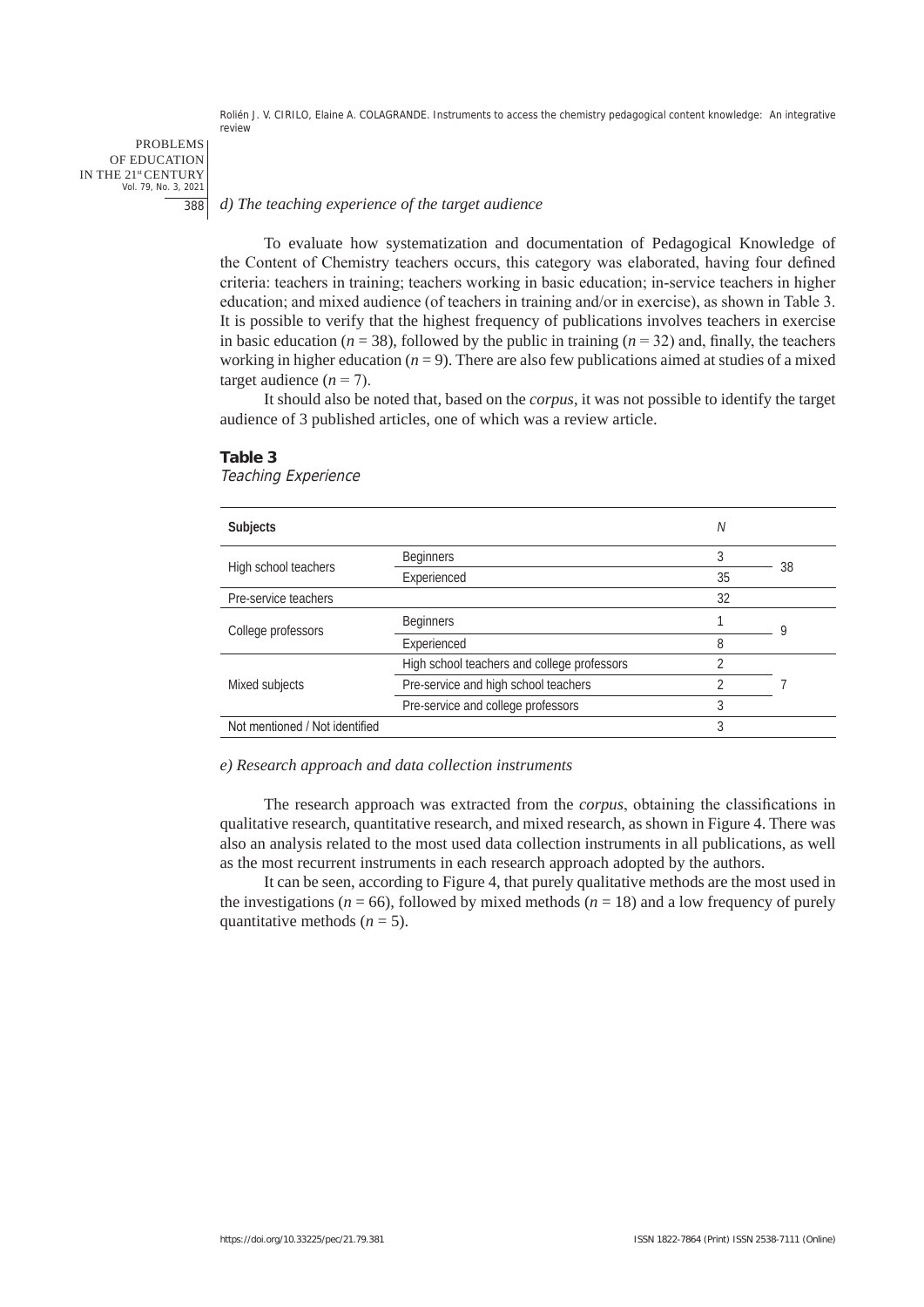# **Figure 4** Methodological Approach Used in the Publications



PROBLEMS OF EDUCATION IN THE 21<sup>st</sup> CENTURY<br>Vol. 79, No. 3, 2021 389

The most recurrent collection instruments identified in the *corpus* are interviews (open or semi-structured), questionnaires, observation of the practice (observation, audiovisual recording of classes, notes, and field records), Content Representation (CoRe), school documents (plans classes, teachers' artifacts, textbooks, meeting minutes and posters) and field diaries (narratives, experience reports, essays, and reflective records).

According to Table 4, among studies of a qualitative nature, the same previous pattern can be observed, in which interviews are adopted in most publications. It is possible to notice that there are articles that use a single collection instrument and others that use multiple data collection instruments.

# **Table 4**

Instruments Used According to the Nature of the Research

| Qualitative approach $(n = 66)$     | Multiple instruments ( $n = 57$ ) | Most papers ( $n = 45$ ) use interviews as an<br>instrument.                            |
|-------------------------------------|-----------------------------------|-----------------------------------------------------------------------------------------|
|                                     | Single instrument $(n = 9)$       | Interviews $(n = 4)$                                                                    |
|                                     |                                   | Content Representation $(n = 2)$                                                        |
|                                     |                                   | Questionnaires $(n = 2)$                                                                |
|                                     |                                   | Reflective Journals ( $n = 1$ )                                                         |
| Quantitative approach $(n = 5)$     | Multiple instrument $(n = 1)$     |                                                                                         |
|                                     | Single instrument $(n = 4)$       | Questionnaires $(n = 3)$                                                                |
|                                     |                                   | Card sorting $(n = 1)$                                                                  |
| Mixed Methods approach (n<br>$= 18$ | Multiple instrument $(n = 7)$     | Most papers use questionnaires $(n = 5)$ or<br>interviews ( $n = 5$ ) as an instrument. |
|                                     | Single instrument $(n = 11)$      | Questionnaires $(n = 7)$                                                                |
|                                     |                                   | Tests $(n = 2)$                                                                         |
|                                     |                                   | Q-methodology $(n = 1)$                                                                 |
|                                     |                                   | Interview $(n = 1)$                                                                     |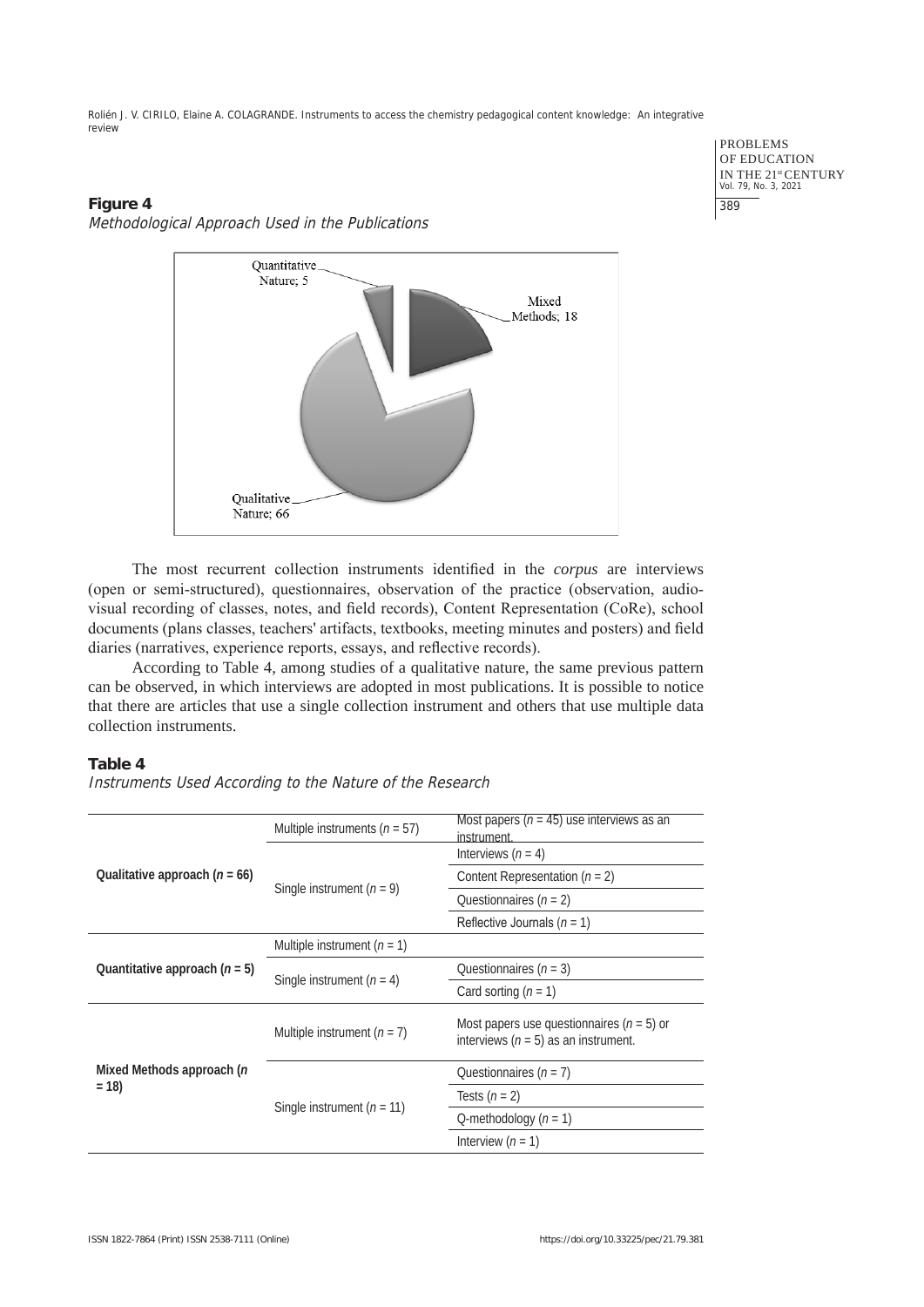PROBLEMS OF EDUCATION IN THE 21st CENTURY Vol. 79, No. 3, 2021 390

As for studies of a quantitative nature, the majority used a questionnaire as an instrument of data collection. Three publications present the questionnaire as the only data collection instrument, one publication uses a card classification activity as the only instrument and in another publication, the use of multiple instruments (Questionnaires, Tests and Video Recording) is perceived.

In studies of a mixed nature, the use of questionnaires and tests as a data collection instrument prevails  $(n = 16)$ . Eleven publications use only a single collection instrument, among which questionnaires, tests, interviews, and Q Methodology are identified. Another 7 articles use multiple instruments for data collection.

## *f) the use of PCK models as a theoretical framework*

Regarding the adoption of specific PCK models, among those available in the scientific literature, it was possible to observe that there is a high frequency  $(n = 46)$  of publications that did not specifically adopt a PCK model as the theoretical framework of the research, as illustrated in Table 5:

#### **Table 5**

PCK Models Adopted in the Corpus

| <b>PCK</b> model                                | n  |
|-------------------------------------------------|----|
| Does not adopt                                  | 46 |
| Magnunsson et al. (1999)                        | 16 |
| Topic-Specific Pedagogical Content Knowledge    | 8  |
| Technological and Pedagogical Content Knowledge | 7  |
| Park and Oliver (2008)                          | 3  |
| Consensus Model                                 | 2  |
| Grossman (1990)                                 |    |
| Rollnick et al. (2008)                          |    |
| Hanuscin et al. (2011) and Faikhamta (2013)     |    |
| <b>Shulman (1986)</b>                           |    |
| Gess-Newsome (1999)                             |    |
| Friedrichsen et al. (2011)                      |    |
| Pedagogical-Visual-Content-Knowledge            |    |

Among the articles that explicitly adopted a PCK model, those with the highest frequency were those by Magnunsson et al. (1999), followed by the TSPCK (Topic-Specific Pedagogical Content Knowledge) model, and TPACK (Technological and Pedagogical Content Knowledge).

### **Discussion**

As seen, research on PCK has increased substantially since the term was proposed by Lee Shulman in 1986 and several researchers have already demonstrated this perception (Aydin & Boz, 2013; De Jong et al., 2005; Fernandez, 2015b; Kleickmann et al., 2013). The results point to a significant increase in publications involving PCK research in Chemistry, especially in the last decade and this is in line with the results obtained by Almeida et al. (2019) in the perception of greater dissemination in the ideas initially discussed by Shulman from the last decade. The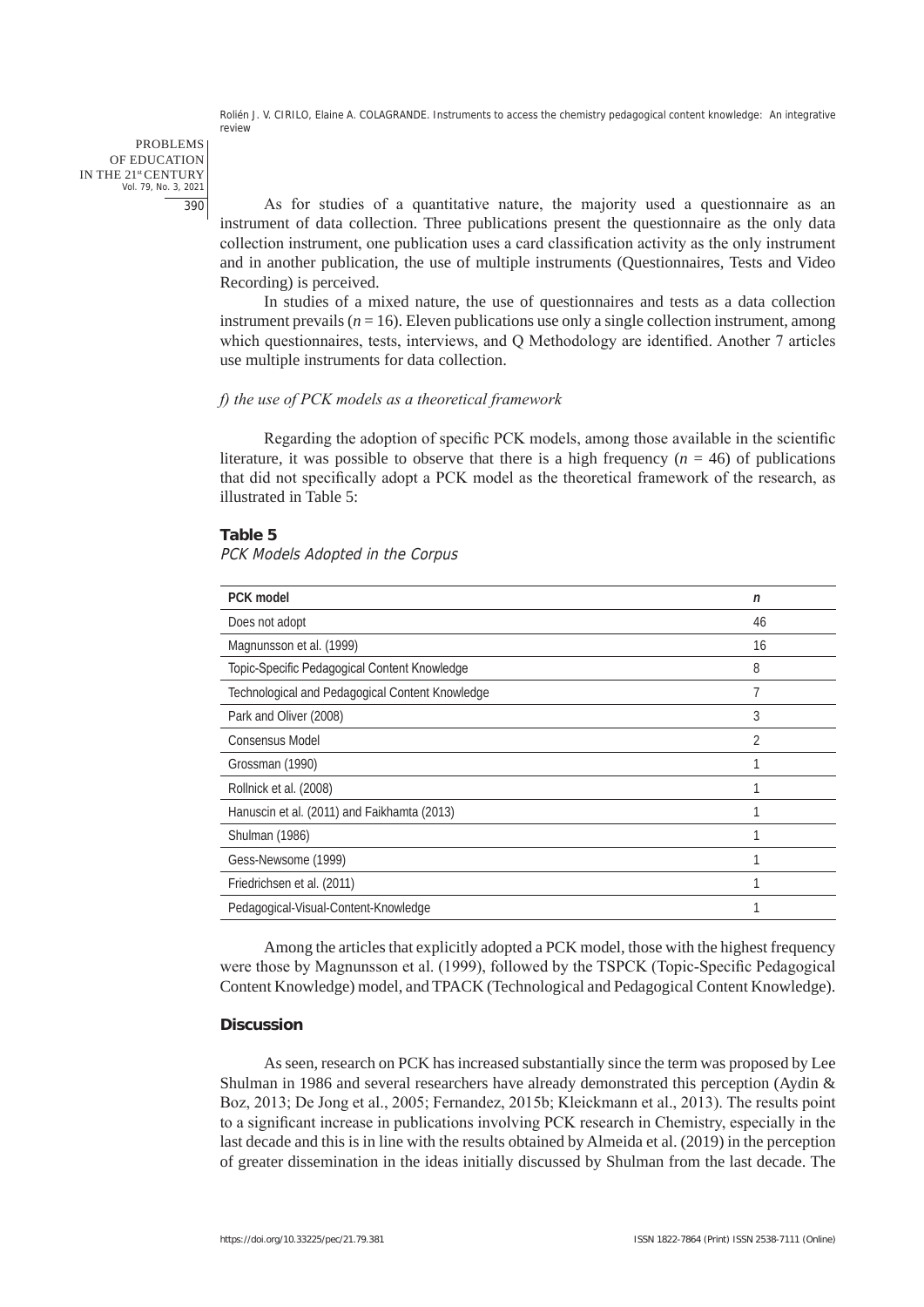> PROBLEMS OF EDUCATION IN THE 21st CENTURY Vol. 79, No. 3, 2021 391

USA, as the country of origin of the construct, still leads the publications, according to the results exposed by this research, agreeing with the research carried out by Goes and Fernandez (2018), but, it can be observed that its dissemination is worldwide, especially in the case of partnerships established at an international level, which make up a considerable frequency of the analysed publications. This is another indication of the importance that the construct has acquired and, specifically, of how it has been widely investigated for the disciplinary field of Chemistry.

Regarding the use of a specific topic, the results indicate a tendency to link the specificity of the topics to PCK research, following the same trend pointed out by Almeida et al. (2019). The initial ideas of Shulman (1986), the study developed by Abell (2008), the model and knowledge base proposed by Azam (2019), and the very concept of the PCK proposed by Pena and Mesquita (2020) pointed to the nature of topic-specific for the PCK and the results confirm this trend. From the articles selected for analysis, a gap is identified in the scientific literature demonstrated by the lack of studies developed for the same specific topic, as well as the exploration of the most varied specific topics found in the teaching and learning processes of Chemistry. The results suggest that PCK studies on specific topics are still not enough to discuss its systematization and, therefore, it is considered an important issue to be investigated in later studies.

Regarding the diversity of specific topics present in the analysed *corpus,* more frequent research is recognized for the topics of electrochemistry, chemical bonds, nature of science, and chemical equilibrium, for example, and, otherwise, there are fewer occurrences for the topics of chemistry quantum, the periodic table, chemical kinetics, nuclear reactions, and analytical techniques. In the present research, no results were found from previous research in the scientific literature that addressed what are the specific topics that have been researched in the studies of the disciplinary Chemistry PCK, a fact that also offers a field for future investigations.

In addition to the topic-specific nature of the PCK, the results show that the most investigated public when dealing with PCK are teachers in practice in basic education and teachers in training, which is in line with the results obtained by Almeida et al. (2019) for PCK research, in general, in Brazil, and with the results of the research by Goes and Fernandez (2018) for PCK research in Chemistry, although, in the latter case, the authors report a scarcity of publications for the high school. Barnett and Hodson (2001) argued that experienced teachers tend to have a more organized PCK and, therefore, more open to explanation and documentation so that the teacher training process can be reflected and redesigned. It is also possible to conclude that, for the PCK in Chemistry, the results suggest the same trend pointed out by Padilla and Van Driel (2011), Padilla and Garritz (2015), Goes and Fernandez (2018), and Almeida et al. (2019), in which there is still little clarity in the PCK research in Chemistry of professors in higher education, which may reflect a barrier to both the acceptance of the construct as a potential tool for the development of the PCK in higher education and to design curriculum for training teachers at this level of education. About this fact, Shulman et al. (2006) criticize the PhDs in Education, culminating in a proposal defined by the term "Professional Practice Doctorate", the PPD, in the sense of pointing out ways for the discussion on the training of teachers to work in higher education.

There is still uncertainty regarding the use of PCK models already published in the scientific literature since the results obtained in the investigated *corpus* show that most of the analysed publications do not adopt a specific PCK model, confirming the same trend identified by Goes and Fernandez (2018), but with one difference: greater adherence by the academic community can be observed for the TSPCK, TPACK models and the one proposed by Park and Oliver (2008) in detriment to that of Grossman (1990) in this *corpus*. At this point, it should be noted that some PCK models were specifically designed to investigate science teachers (Abell, 2008; Consensus Model, created in the first PCK Summit in 2012; Magnunsson et al., 1999;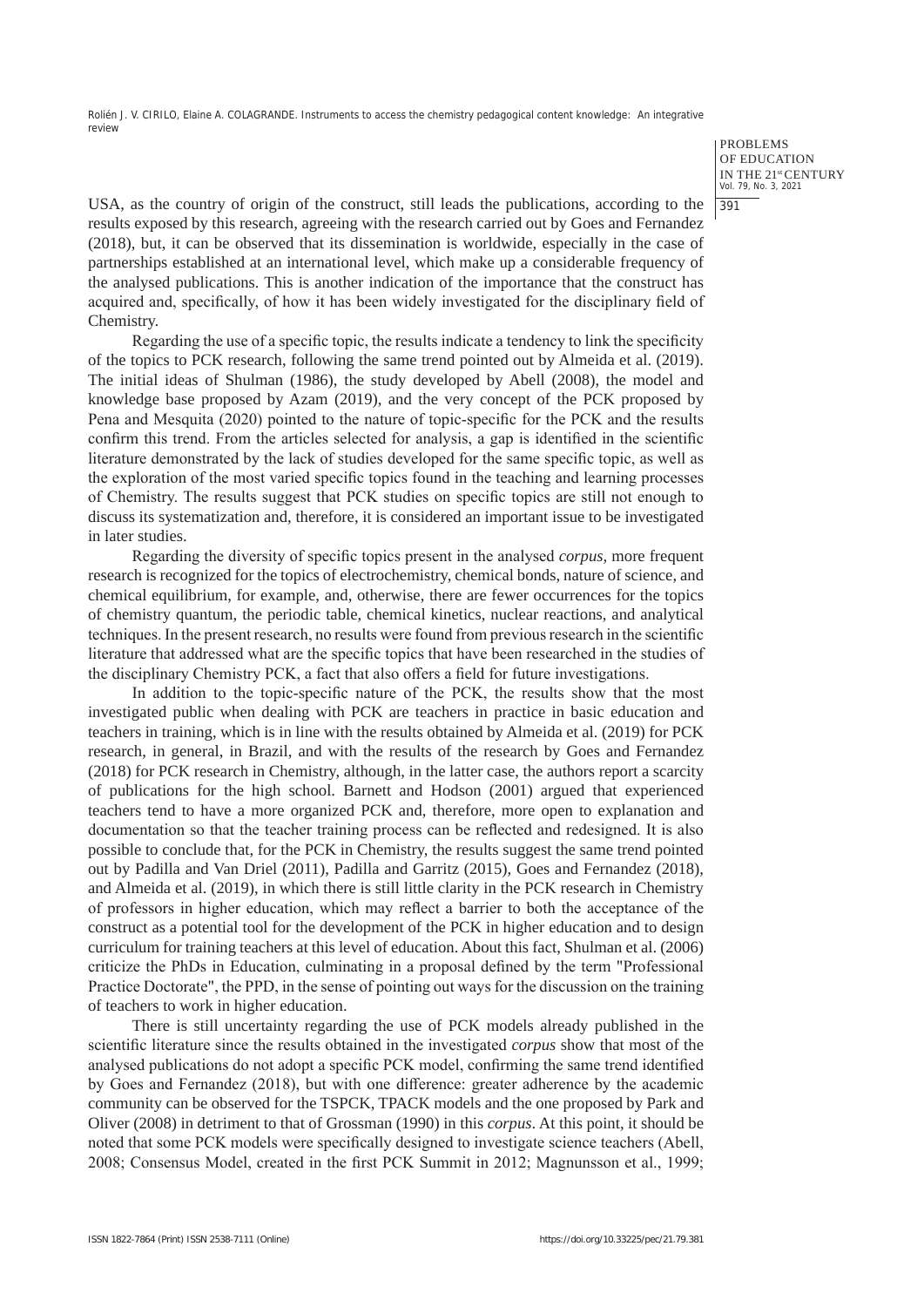PROBLEMS OF EDUCATION IN THE 21st CENTURY Vol. 79, No. 3, 2021 392

Park & Oliver, 2008) and which are widely used, but it can be recognized that, in the case of Chemistry teachers, a PCK model that is specific to this audience could be of a broad interest in the world academic community. Pena and Mesquita (2020) made this proposal, which is still recent, which should be considered by the academic community in the development of future studies.

As a central part of this research, the results demonstrate that among the most used instruments to explain the PCK of Chemistry in the investigations, are the interviews, the CoRe, and the field diaries, which carry with them the latent, implicit, or tacit connotation of the construct, as previously mentioned (Fernandez, 2015a ; Goes & Fernandez, 2014; Loughran et al., 2004) and which make the qualitative character of PCK research prevail, and may also explain the lower occurrence of purely quantitative research for the thematic. On the other hand, it is necessary to consider what Kind (2009) mentions, regarding the observations of teaching practice, widely used in the publications analysed in this *corpus*, in which the PCK can be considered explicit, at least partially, in the practice of teachers.

The results also demonstrate that there are other instruments used to explain the PCK of Chemistry teachers, which advance the research initially carried out by Baxter and Lederman (1999) and Kind (2009), such as the use of Wiki, Q methodology, the Curricular and Professional Thinking (Martínez-Aznar et al., 2017) and the Mortimer Conceptual Profile Model (Mortimer, 1995), for example, that although they have unique occurrences in the analysed *corpus*, they expand the variety of available instruments for use by the academic community. Although they did not consider the methodological approaches used in the publications, the research developed by Almeida et al. (2019) and Goes and Fernandez (2018) identify the same general trend exposed in the results of this research, namely: interviews, questionnaires, CoRe, observations of the practice and reflective records were the most used instruments.

This research, through the specification of the methodological approaches, managed to advance in the understanding that the questionnaires and tests are more recurrent in the mixed research, the interviews in the qualitative research, and the questionnaires in the quantitative research. In other words, there are slight differences between the instruments that tend to be used according to the methodological approach that the research adopts.

This study enabled the establishment of a methodological overview of the research involving the investigation of the PCK of teachers in the specific disciplinary field of Chemistry. Other reviews (Almeida et al.*,* 2019; Baxter & Lederman, 1999; Goes & Fernandez, 2018; Kind, 2009) sought to discuss the access methods and documentation of the PCK, but not specifically in this disciplinary field, which reveals a contribution to this research theme, in addition to being an update of the access and documentation methods already synthesized in the aforementioned reviews.

#### **Conclusions and Implications**

This integrative review research proved to be important to establish a systematization of the methodological panorama of research on the PCK of Chemistry teachers, specifically. This study intended to contribute to the update on the theme, both for researchers in the area and for those who want to have their first contact with investigations of the Chemistry PCK, to know about its use, instruments of collection and explanation of the PCK, its worldwide dissemination, among other aspects discussed above.

In an attempt to answer the questions initially proposed, it is possible to conclude that there are predominant data collection instruments in PCK research in Chemistry, but that, from the perspective of the methodological approach adopted, the frequency of use of the instruments and the instruments themselves suffer significant variations. This can contribute to a new reading for the academic public that has or will develop an interest in this area of research.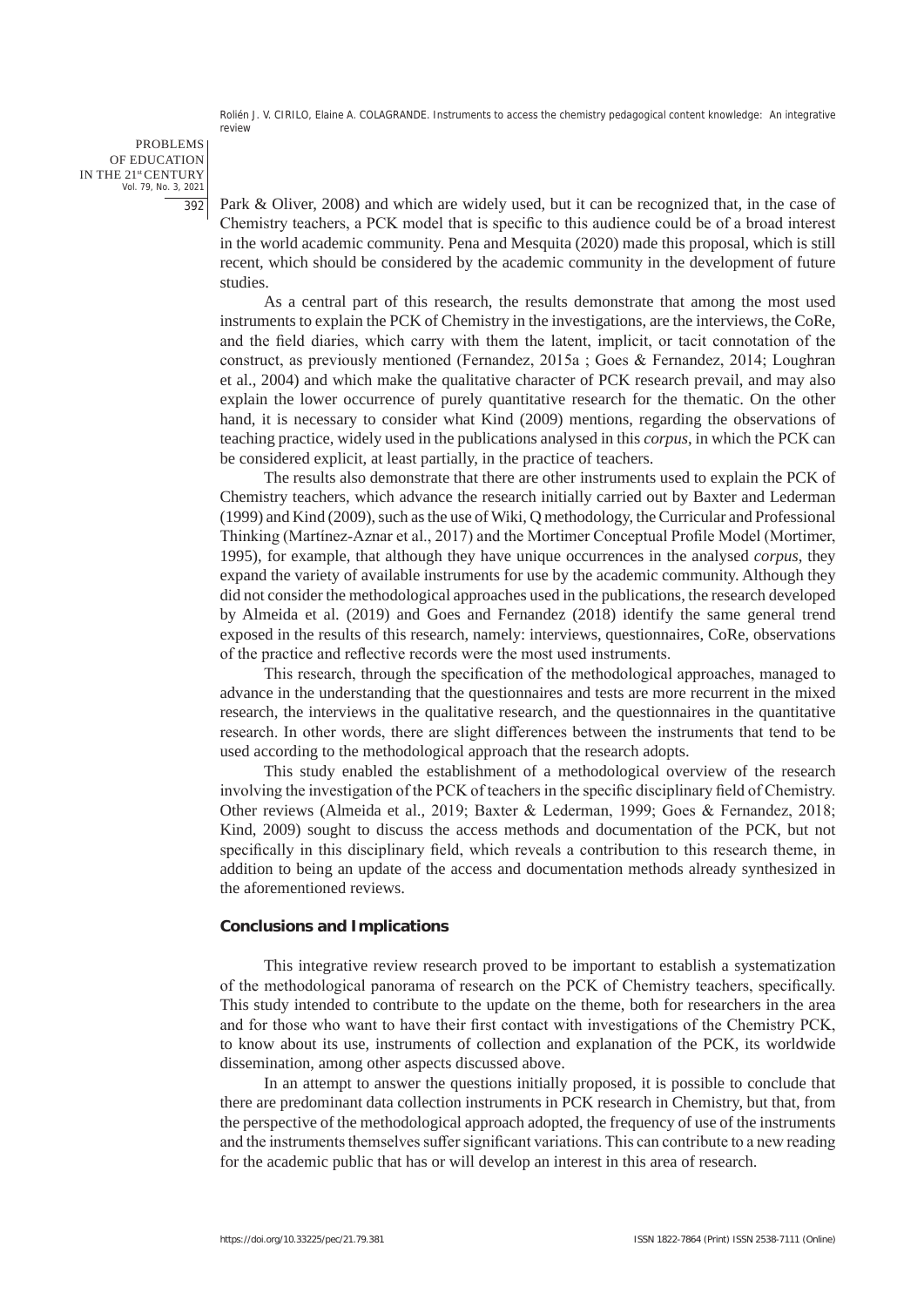> PROBLEMS OF EDUCATION IN THE 21st CENTURY Vol. 79, No. 3, 2021 393

The investigation reinforces the need to debate about the epistemological and conceptual nature of the PCK, as well as the models and knowledge bases proposed in the scientific literature, since the results indicate that most of the research studies developed do not adopt a specific PCK model as a theoretical framework and, on the other hand, there are so many other conceptions, knowledge bases and models being proposed. In this perspective, there is the idea that a specific model for the discipline of Chemistry can bring together specific contexts for the professional training of these teachers, and, perhaps, this explains the variety of models and concepts proposed for the theme.

Considering the analysed articles, the results suggest topics most frequently addressed in investigations, such as electrochemistry, chemical balance, and chemical bonds, for example, as well as a variety of other topics. Discussions about the nature of a specific topic are still quite premature because although the articles investigating the PCK of a given topic show results, there is no knowledge produced that can be considered substantial for the construction of proposals for initial and continuing teacher training and, on the other hand, there are topics that have not even been investigated in this *corpus*. It is also possible to notice a tendency for the investigations of the disciplinary PCK in Chemistry to be of a topic-specific character, which may have influenced, even, a specific definition of the PCKC and a specific model and knowledge base for the disciplinary field.

The investigations involving professors in practice in higher education are still little explored, which certainly reflects a lesser intensity in the discussions - highly necessary - about the development of the PCK and the professionalization of teachers of Chemistry in practice at this level of education. On the other hand, the investigations carried out in the context of the training of chemistry teachers are quite widespread and equally necessary, since they make it possible to reformulate undergraduate courses.

There is no doubt that the recognition of the teacher's value is possible, necessary, and that the Pedagogical Content Knowledge has contributed significantly to its ends, but, this is an ongoing process that should be persecuted mainly because of the scientific community's contributions made.

#### **Declaration of Interest**

Authors declare no competing interest.

#### **Acknowledgments**

CAPES – Coordenação de Aperfeiçoamento de Pessoal de Nível Superior [Coordination for the Improvement of Higher Education Personnel].

### **References**

- Abell, S. K. (2008). Twenty years later: Does pedagogical content knowledge remain a useful idea? *International Journal of Science Education, 30*(10), 1405-1416. https://doi.org/10.1080/09500690802187041
- Almeida, P. C. A. de, Davis, C. L. F., Calil, A. M. G. C., & Vilalva, A. M. (2019). Shulman's theoretical categories: An integrative review in the field of teacher education. *Cadernos de Pesquisa*, *49*(174), 130-149. https://doi.org/10.1590/198053146654
- Aydin, S., & Boz, Y. (2013). The nature of integration among PCK components: A case study of two experienced chemistry teachers. *Chemistry Education Research and Practice, 14*(4), 615–624.
- Azam, S. (2019). Distinguishing topic-specific professional knowledge from topic-specific PCK: A conceptual framework. *International Journal of Environmental and Science Education, 14*(5), 281-296. http://www.ijese.net/makale/2122.html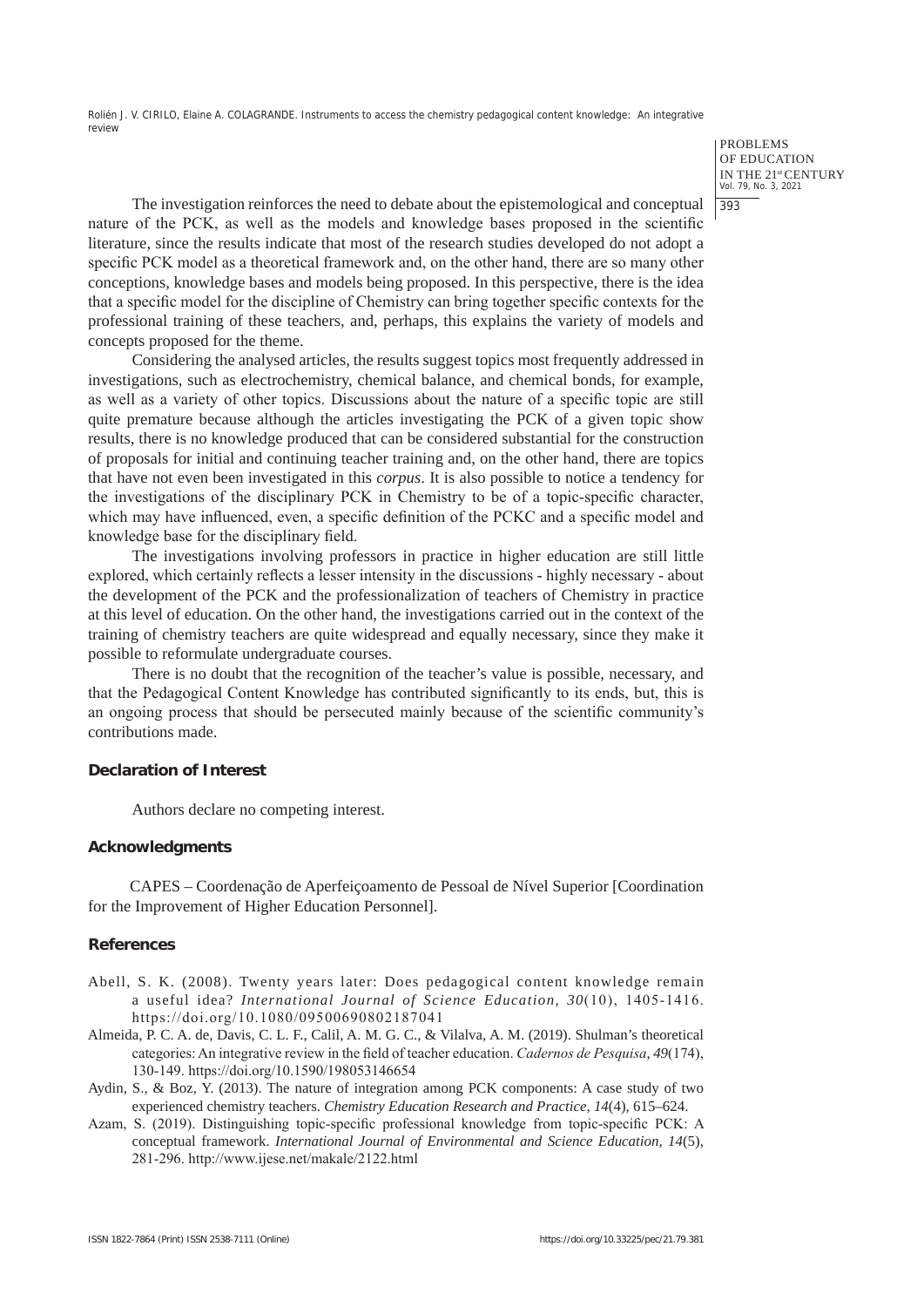PROBLEMS OF EDUCATION IN THE 21st CENTURY Vol. 79, No. 3, 2021 394

- Bardin, L. (2011). *Content Analysis*. Edições, 70.
- Barnett, J., & Hodson, D. (2001). Pedagogical content knowledge: Toward a fuller understanding of what good science teachers know. *Science Education, 85*, 426-453. https://doi.org/10.1002/sce.1017
- Baxter J.A., & Lederman N. G. (1999). Assessment and measurement of pedagogical content knowledge. In Gess-Newsome J., & Lederman N. G. (Eds). *Examining Pedagogical Content Knowledge* (Vol. 6, pp. 147-161). Kluwer Academic Publishers. https://doi.org/10.1007/0-306-47217-1
- Cooper, H. M. (1982). Scientific guidelines for conducting integrative research reviews. *Review of Educational Research, 52*(2), 291–302. https://doi.org/10.3102/00346543052002291
- Creswell, J. (2009). *Research design: Qualitative, quantitative, and mixed-method approaches.* Sage Publications.
- Evans, R. (2007). Comments on Shulman, Golde, Bueschel, and Garabedian: Existing practice is not the template. *Educational Researcher, 36*(9), 553–559. https://doi.org/10.3102/0013189X07313149
- Faikhamta, C. (2013). The development of in-service science teachers' understandings of and orientations to teaching the nature of science within a PCK-based NOS course. *Research in Science Education 43*, 847–869. https://doi.org/10.1007/s11165-012-9283-4
- Fernandez, C. (2015a). Revisitando a base de conhecimentos e o conhecimento pedagógico do conteúdo (PCK) de professores de Ciências [Revisiting the knowledge base and science teachers' pedagogical content knowledge]. *Ensaio Pesquisa em Educação em Ciências*, *17*(2), 500-528. https://dx.doi.org/10.1590/1983-21172015170211
- Fernandez, C. (2015b). Knowledge base for teaching and pedagogical content knowledge (PCK): Some useful models and implications for teachers' training. *Problems of education in the 21<sup>st</sup> century*, *60*, 79-100. http://www.scientiasocialis.lt/pec/node/906
- Fernandez, C., & Goes, L. F. (2014). Conhecimento pedagógico do conteúdo: Estado da arte no ensino de ciências e matemática [Pedagogical content knowledge: State-of-art in science and mathematics teaching]. In: Garritz, A., Lorenzo, M. G., & Daza Rosales, S. (Org.). *Conocimiento didáctico del contenido: Una perspectiva iberoamericana* (pp. 65-99)*.* Editorial Académica Española.
- Fraser, S. P. (2016). Pedagogical Content Knowledge (PCK): Exploring its usefulness for science lecturers in higher education. *Research in Science Education*, *46,* 141–161. https://doi.org/10.1007/s11165- 014-9459-1
- Friedrichsen, P., Driel, J. H. V., & Abell, S.K. (2011). Taking a closer look at science teaching orientations. *Science Education, 95*, 358-376. https://doi.org/10.1002/sce.20428
- Gess-Newsome, J. (1999). Pedagogical content knowledge: An introduction and orientation. In Gess-Newsome, J., & Lederman, N. G. (Eds.), *Examining pedagogical content knowledge* (pp. 3-17). Kluwer Academic Publishers. https://doi.org/10.1007/0-306-47217-1
- Goes, L. F. (2014). Conhecimento pedagógico do conteúdo: Estado da arte no campo da educação e no ensino de química. [Pedagogical Content Knowledge: State-of-art in educational field and chemistry teaching.] Dissertation, Science Teaching (Physics, Chemistry and Biology), University of São Paulo, São Paulo. https://doi.org/10.11606/D.81.2014.tde-30042015-154835
- Goes, L. F., & Fernandez, C. (2018). Reflexões metodológicas sobre pesquisas do tipo estado da arte: Investigando o conhecimento pedagógico do conteúdo [Methodologial reflections about research type state-of-the-art: Investigating the pedagogical content knowledge]. *Revista electrónica de Enseñanza de las Ciencias, 17*(1), 94-118.
- Grossman, P. L. (1990). *The making of a teacher: Teacher knowledge and teacher education.* Columbia University. Teachers' college press.
- Hanuscin, D. L., Lee, M. H., & Akerson, V. L. (2011). Elementary teachers' pedagogical content knowledge for teaching the nature of science. *Science Education, 95*, 145- 167. https://doi.org/10.1002/sce.20404
- Jong, O. D., Van Driel, J. H., & Verloop, N. (2005), Preservice teachers' pedagogical content knowledge of using particle models in teaching chemistry. *Journal of Research in Science Teaching, 42*, 947- 964. https://doi.org/10.1002/tea.20078
- Kagan, D. M. (1990). Ways of evaluating teacher cognition: Inferences concerning the Goldilocks Principle. *Review of Educational Research, 60*(3), 419-469. https://doi.org/10.3102%2F00346543060003419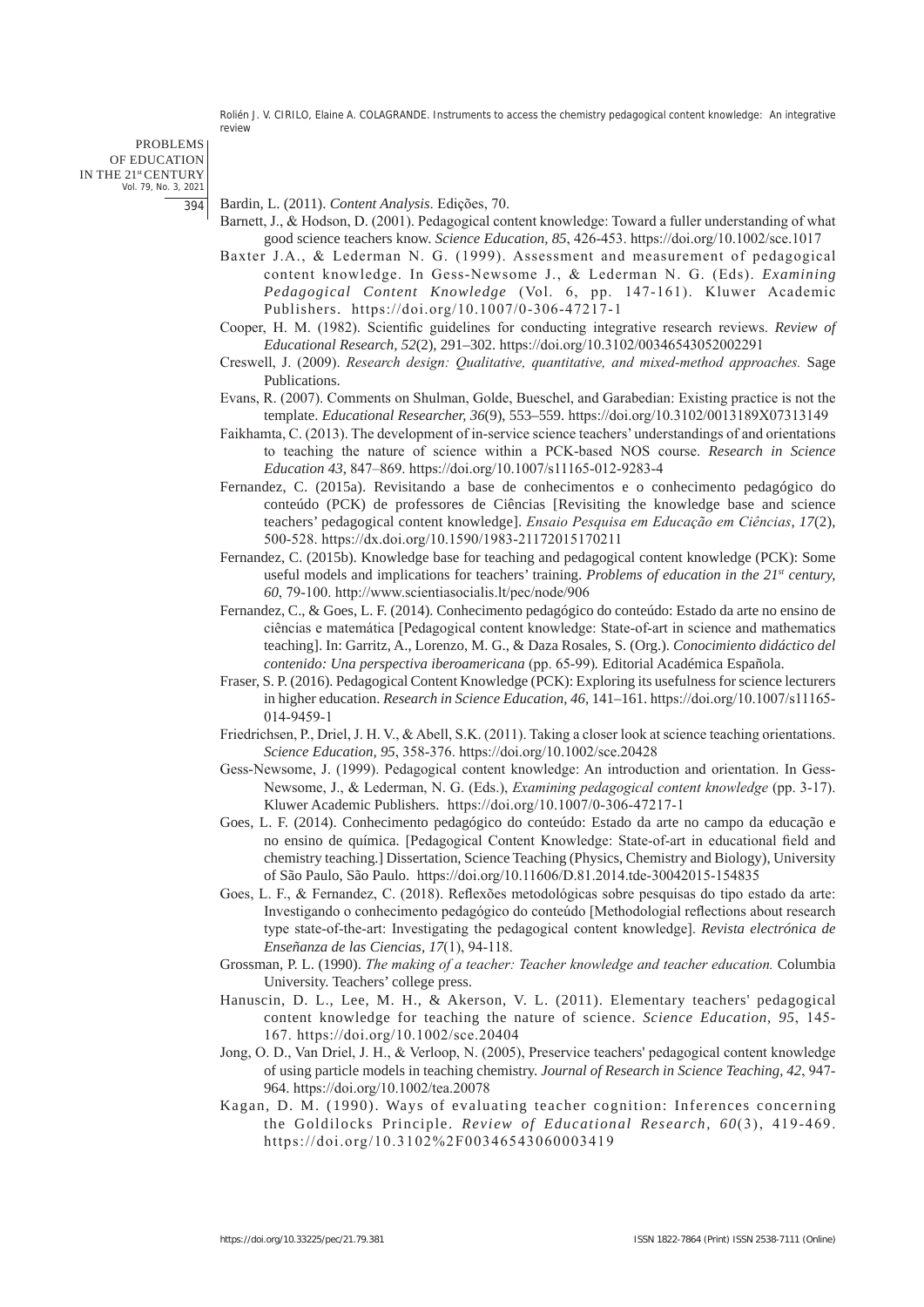> PROBLEMS OF EDUCATION IN THE 21st CENTURY Vol. 79, No. 3, 2021 395

- Keller, M. M., Neumann, K., & Fischer, H. E. (2017). The impact of physics teachers' pedagogical content knowledge and motivation on students' achievement and interest. *Journal of Research in Science Teaching, 54*, 586-614. https://doi.org/10.1002/tea.21378
- Kind, V. (2009). Pedagogical content knowledge in science education: Perspectives and potential for progress.*Studies in Science Education,45*(2),169-204.https://doi.org/10.1080/03057260903142285
- Kleickmann, T., Richter, D., Kunter, M., Elsner, J., Besser, M., Krauss, S., & Baumert, J. (2013). Teachers' Content Knowledge and Pedagogical Content Knowledge: The role of structural differences in teacher education. *Journal of Teacher Education, 64*(1), 90–106. https://doi.org/10.1177/0022487112460398
- Loughran, J., Mulhall, P., & Berry, A. (2004). In search of pedagogical content knowledge in science: Developing ways of articulating and documenting professional practice. *Journal of Research in Science Teaching, 41,* 370-391. https://doi.org/10.1002/tea.20007
- Magnusson S., Krajcik J., & Borko H. (1999). Nature, sources, and development of Pedagogical Content Knowledge for science teaching. In Gess-Newsome, J., & Lederman, N. G. (Eds) *Examining Pedagogical Content Knowledge* (Vol. 6, pp. 95-132). Kluwer Academic Publishers. https://doi.org/10.1007/0-306-47217-1
- Martínez-Aznar, M. M., Rodríguez-Arteche, I., & Gómez-Lesarri, P. (2017). La resolución de problemas professionales como referente para la formación inicial del professorado de física y química [The professional problem solving as a framework to initial teacher's training of Physics and Chemistry teachers]. *Revista Eureka sobre Enseñanza y Divulgación de las Ciencias, 14*(1), 162-180. https://revistas.uca.es/index.php/eureka/article/view/3017
- Mortimer, E.F. (1995). Conceptual change or conceptual profile change? *Science Education, 4*, 267–285. https://doi.org/10.1007/BF00486624
- Padilla, K., & Van Driel, J. (2011). The relationships between PCK components: The case of quantum chemistry professors. *Chemistry Education Research and Practice, 12*, 367-378. https://doi.org/10.1039/C1RP90043A
- Padilla, K., & Garritz, A. (2015). Tracing a research trajectory on PCK and chemistry university professors' beliefs. In A. Berry, P. Friedrichsen, & J. Loughran (Eds.), *Re-examining Pedagogical Content Knowledge in Science Education* (1<sup>st</sup> edition, pp. 75-87). Routledge. https://doi.org/10.4324/9781315735665
- Park, S., & Oliver, J.S. (2008). Revisiting the Conceptualisation of Pedagogical Content Knowledge (PCK): PCK as a conceptual tool to understand teachers as professionals. *Research in Science Education 38,* 261–284. https://doi.org/10.1007/s11165-007-9049-6
- Pena, G. B. O., & Mesquita, N. S. A. (2020). Conhecimento pedagógico do conteúdo de química (PCKC): Conhecimento profissional específico para a docência em química [Chemistry Pedagogical Content Knowledge (PCKC): Professional specific knowledge for teaching chemistry]. In Faleiro, W., Vigário, A. F., & Felicio, C. M. (Orgs.), *Entre fios e tramas da formação inicial e continuada de professores* (vol. 3, pp. 304-329). KELPS.
- Rollnick, M., Bennett, J., Rhemtula, M., Dharsey, N., & Ndlovu, T. (2008). The place of subject matter knowledge in PCK – A case study of South African teachers teaching the amount of substance and equilibrium. *International Journal of Science Education, 30*(10), 1365-1387. https://doi.org/10.1080/09500690802187025
- Russell, C. L. (2005). An overview of the integrative research review. *Progress in Transplantation, 15*(1), 8–13. https://doi.org/10.1177/152692480501500102
- Shulman, L. S. (1986). Those who understand: Knowledge growth in teaching. *Educational Researcher*, 4-14. https://doi.org/10.1177%2F002205741319300302
- Shulman, L. S. (1987), Knowledge and teaching: Foundations of the New Reform. *Harvard Educational Review*, *57* (1), 1-23. https://doi.org/10.17763/haer.57.1.j463w79r56455411
- Shulman, L., Golde, C., Bueschel, A., & Garabedian, K. (2006). Reclaiming education's doctorates: A critique and a proposal. *Educational Researcher, 35*(3), 25-32. http://www.jstor.org/stable/3700104
- Shulman, L. S. (2007). Response to comments: Practical wisdom in the service of professional practice. *Educational Researcher, 36*(9), 560–563. https://doi.org/10.3102/0013189X07313150

Received: *March 11, 2021* Accepted: *June 01, 2021*